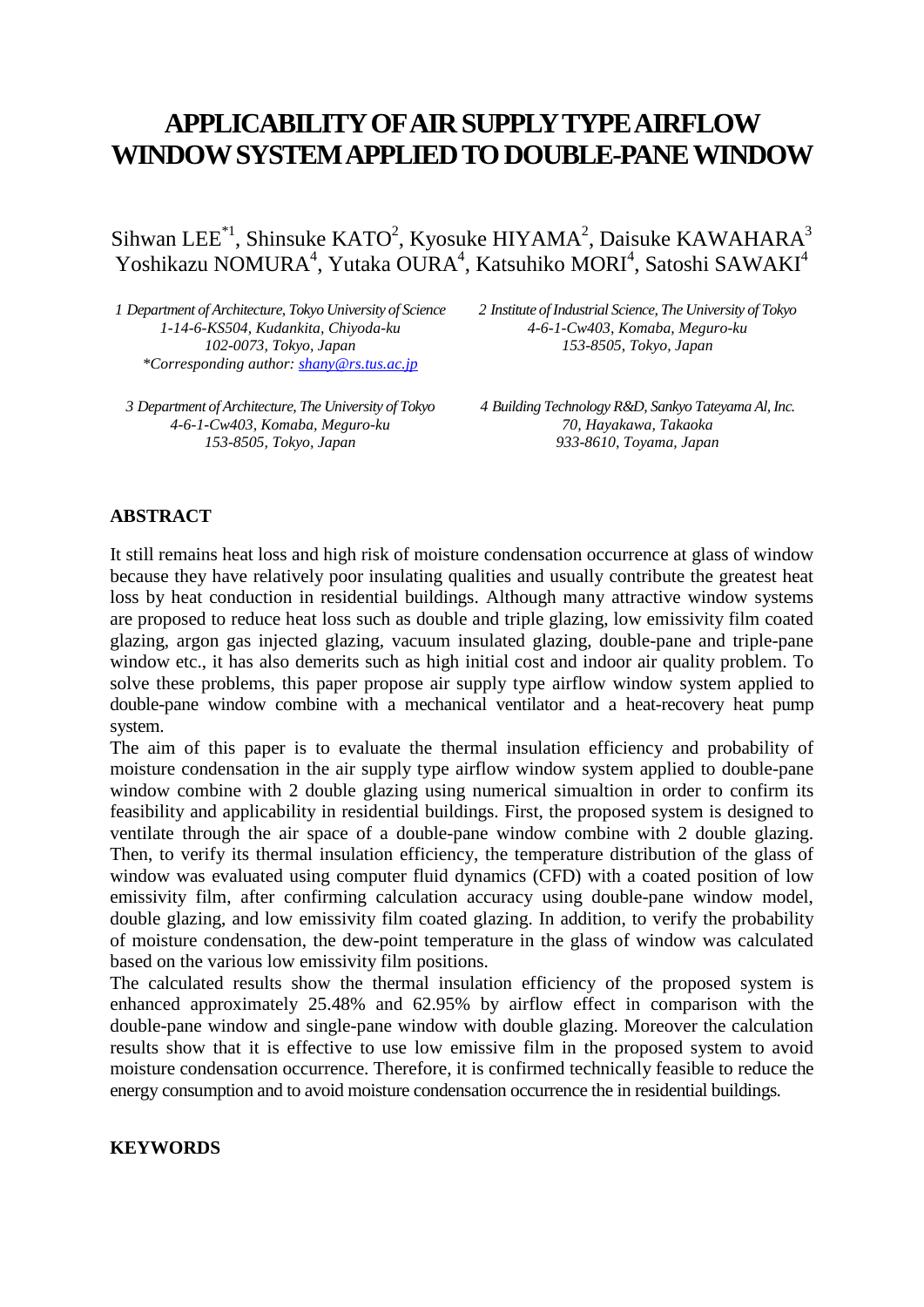Air supply type airflow window system, Double-pane window, Moisture condensation, CFD **INTRODUCTION**

Window glass remains prone to heat loss and considerable moisture condensation, due to its relatively poor insulating qualities and is usually the major source of heat loss via heat conduction in residential buildings. Although many attractive window systems have been proposed to reduce heat loss, such as double- and triple-glazing, glazing with low-emissivity film coating, argon gas-injected glazing, vacuum-insulated glazing, double- and triple-pane windows etc., these also have disadvantages such as the high initial cost and indoor air quality problem. To solve these, the author's previous paper proposed air supply via an airflow window system applied to the double-glazing combined with mechanical ventilation and heatrecovery heat pump systems. However, the problem of moisture condensation on the internal surface of the window remains.

## **OBJECTIVE**

The purpose of this paper is to evaluate thermal insulation efficiency in the proposed new air supply via an airflow window system applied to dual double-glazed double-pane windows to confirm its feasibility and applicability in residential buildings. We also evaluate whether it produces excessive moisture condensation, depending on the position of the low emissivity film coating.

# **METHODS**

CFD calculation is used to evaluate the proposed air supply type airflow window system. Although this method has been widely used to simulate air movement, heat transfer and mass transfer in indoor and outdoor environments, the experimental data or theoretical values must be validated. Accordingly, this paper evaluates the thermal insulation efficiency of the proposed system using CFD calculation, after confirming the calculation accuracy using a double-pane window model.

#### **1. CFD validation on the double-pane window**

In this section, we evaluate the CFD accuracy on the double-pane window with the position of the low-emissivity film coating. The model size is  $765 \times 1,870 \times (6-12-6-12-6)$  double-glazing) mm and the calculation cases used are shown in Fig. 1. A low-Reynolds number k-epsilon turbulence model was used to compute the turbulent viscosity and diffusivity. The boundary conditions and material properties for the calculation are summarized in Tables 1 and 2. Outdoor/indoor air temperatures are assumed to be 00.00 ºC and 22.00 ºC respectively. The total heat transfer coefficient of the window surface is assumed to be 23.25 W/( $m^2$ ·K) outdoors and 9.09 W/ $(m^2 K)$  indoors for calculation. Moreover, the theoretical method makes reference to ISO10092 to calculate the theoretical U-value of the double-pane window.

# **2. Evaluation of thermal insulation efficiency on the air supply window system**

To evaluate the thermal insulation efficiency of the proposed air supply window system, the temperature contribution of the window panes were calculated using 3-D steady-state CFD calculation, including detailed ray tracing-based radiation modeling. Figure 3(a) shows a plan of the building model used for the calculation, which is proposed as a model of a standard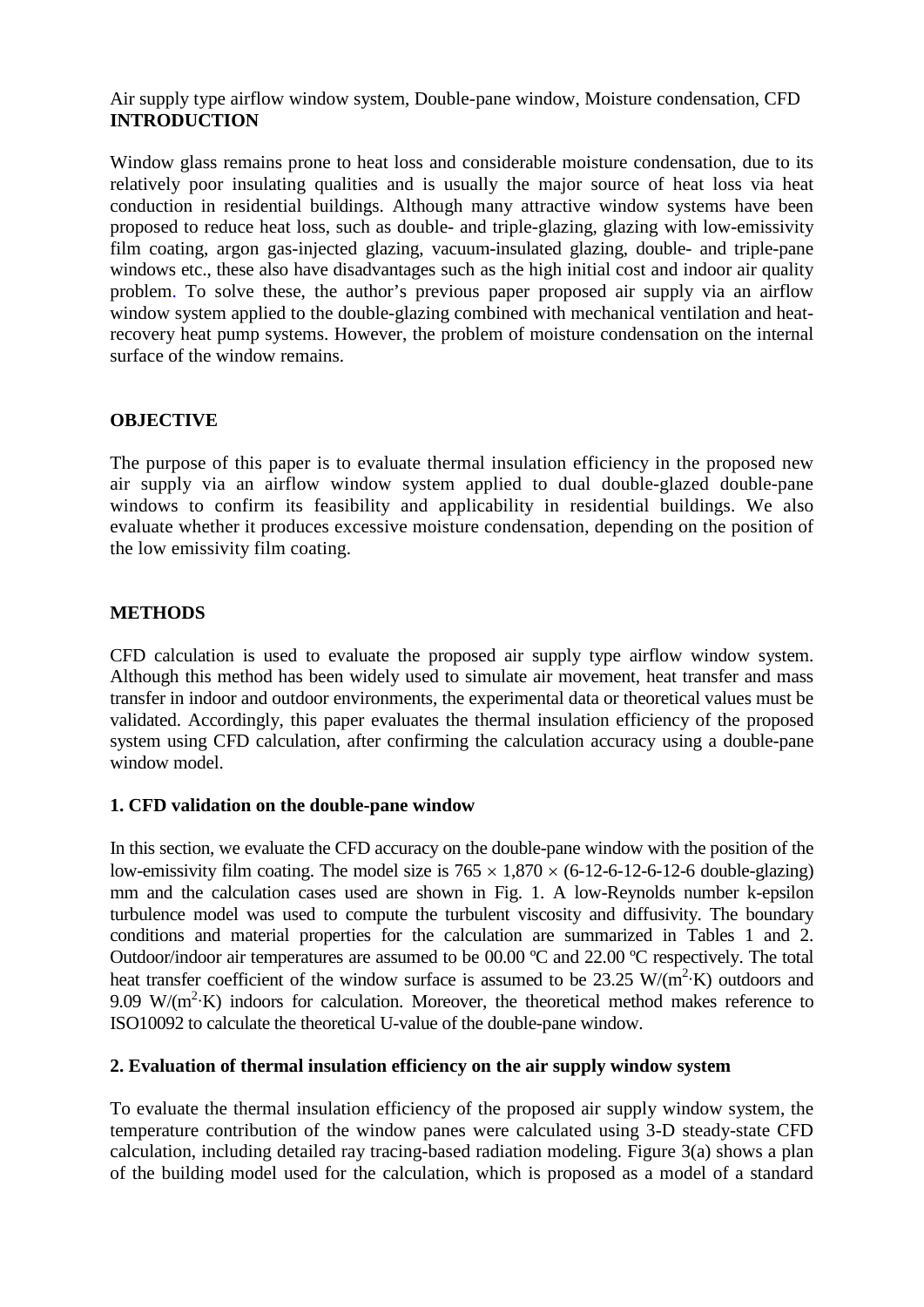dwelling house in Japan by the Institute for Building Environment and Energy Conservation. In this study, a children's room on the second floor (2.40 (H)  $\times$  2.90 (W)  $\times$  3.50 (D) m = 24.36 m<sup>3</sup>) is only used for calculations as shown in Fig. 3(b). Figure 3(c) shows the detail of the window (1.95 (H)  $\times$  1.65 (W) m) installed in the calculation model with Figs. 3(d) and 3(e). The air supply window system applied to the window glass allows fresh outdoor air into the room. The opening size was determined at  $0.001$  (H)  $\times$  0.765 (W) m and the applicable ventilation rate was applied 12.93  $m^3/h$  to satisfy the requirement of the room, because the required indoor ventilation rate is at least one half air change per hour (0.5 ACH) over an entire 24 hour period in Japan. The turbulence model, material properties and boundary conditions for the CFD calculation used the same values as summarized in Tables 1 and 2, respectively. Unfortunately, to keep the calculation model simple in this study, the window frame is not considered.

# **RESULTS AND DISCUSSION**

## **1. Result of the CFD validation on the double-pane window**

The result of the CFD validation on the double-pane window with the position of the lowemissivity film coating is shown in Fig. 2. Figure 2(a) shows the surface temperature of the 4 plate glasses forming the double-pane window. Figure 2(b) shows a comparison of the theoretical and calculated U-values by CFD calculation. To calculate the U-value from the CFD results, the integrated value of the outdoor surface temperature of the plate glass, the outdoor air temperature and the total heat transfer coefficient of the outdoor window surface are used. As shown, the temperature difference peaks at the air space in contact with the glass coated with the low-emissivity film. Moreover, the indoor to outdoor heat loss fell when increasing the number of low-emissivity film coatings. Conversely, the outdoor surface temperature approached the outdoor air temperature of 0˚C by increasing the number of lowemissivity film coatings. The calculation results of the double-pane window showed the Uvalue to be 1.20  $W/(m^2)$ . When using glazing with the low-emissive film coating. This represents an insulation performance enhancement of approximately 20.00 % based on the comparison 1.50 W/ $(m^2 K)$  with glazing without low-emissivity film applied. The error value of the CFD calculation was calculated to within approximately 5.62 % by comparison of the theoretical surface temperature and within approximately 2.04 % by comparison of the theoretical U-value. Therefore, the reliability of the CFD calculation was confirmed.

#### **2. Result of calculation on the air supply window system**

#### (1) U-value (thermal insulation efficiency)

The thermal insulation efficiency was predicted for the air supply type airflow window system, based on the position of the low-emissivity film coating. The result of the calculated U-value and the surface temperature of the glass are given in Table 3 and Fig. 4. Although the calculation results show that thermal insulation efficiency rose when increasing the number of low-emissivity film coatings, the glazing insulation performance is unchanged with the position of low-emissivity film coating. As shown, the thermal insulation efficiency increased approximately 25.48 ~ 38.43 % (U-value : 1.50 W/(m<sup>2</sup>·K)  $\rightarrow$  1.12 W/(m<sup>2</sup>·K) (Case 1), 0.90  $W/(m^2 K) \rightarrow 0.55 W/(m^2 K)$  (Case 9)) by applying the air supply window system in comparison with a double-pane window.

(2) Moisture condensation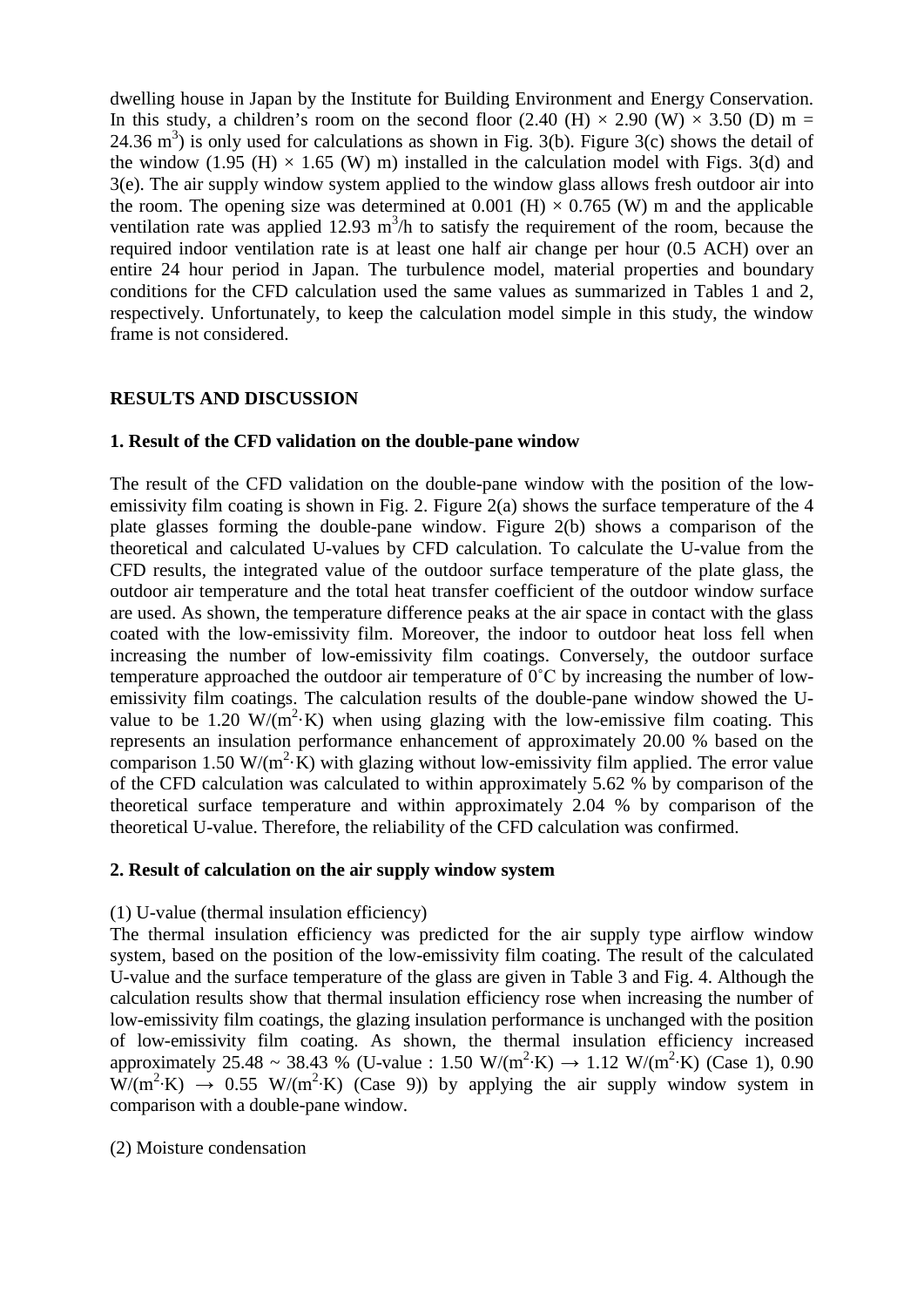The result of the calculated surface temperature of glass to confirm the occurrence of moisture condensation is also given in Table 3. The calculated results show that moisture condensation only occurred on the lower surface of glass where a low-emissivity film was applied close to indoors (Cases 6, 7), when the indoor air temperature and relative humidity exceeded 22.00 ºC and 50.00 %RH respectively (dew-point temperature : 11.10 ºC). Considering this, the outdoor air did not warm quickly because the low-emissivity film was applied close to indoors. It did not occur in the other cases (Cases  $1 \sim 5$ ) and the 2 low-emissivity film coated cases (Case 8, 9). The presence of moisture condensation depends not only on the outdoor temperature and humidity ratio but also the position of low-emissivity film coating and supply air flow rates.

# **CONCLUSION**

This paper proposed an air supply type airflow window system to reduce energy consumption in residential buildings, the effectiveness of which was assessed with a feasibility study using CFD calculation. As a result, we found that the thermal insulation efficiency of the proposed system showed an insulation performance enhancement of approximately 25.48 % in comparison with the double-pane window. Moreover the calculation results showed that it is effective to use low-emissivity film in the proposed system to avoid moisture condensation. Therefore, it is confirmed as a technically feasible method to reduce energy consumption in residential buildings. A summary of the general findings of this study is as follows :

- The error in CFD calculation results was small and the reliability was confirmed by comparison of the theoretical U-value on the double- pane window.
- In the CFD accuracy simulation, the calculation results of the double-pane window showed the U-value to be 1.20  $W/(m^2)$ . Where glazing was used with the lowemissivity film coating. It shows insulation performance enhancement of approximately 20.00 % in comparison to 1.50 W/( $m^2$ ·K) in the case of glazing with no low-emissive film applied.
- For the combined airflow glazing with no low-emissivity film applied, the U-value was calculated at 1.12 W/( $m^2$ ·K). This shows an insulation performance enhancement of approximately 25.48 % in comparison with a double-pane window using glazing without low-emissivity film applied. Moreover, it is confirmed that the proposed system can further boost thermal insulation efficiency by increasing the number of low-emissivity film coatings.
- Moisture condensation occurs only on the lower surface of glass where low-emissivity film is coated close to indoors when the indoor temperature and relative humidity exceed 22.00 ºC and 50.00 %RH respectively. Moisture condensation not only depends on the outdoor temperature and humidity ratio but also the position of low-emissivity film coating and the supply air flow rates.

# **FUTURE PERSPECTIVE**

A future study is required to evaluate various design models such as triple glazing, argon gasinjected glazing, vacuum-insulated glazing and triple-pane window etc., because it is important to prevent moisture condensation on indoor glass surfaces. Moreover, thermal comfort should be calculated for a realizable room model by examining the effects of any cold drafts, thermal radiation effects and the energy-saving effects of the heat pumps included in the proposed system, which will be evaluated in future investigations. First, the following themes will be studied to avoid backflow and ventilate a stable air supply in the near future :

- The effect of indoor/outdoor pressure caused by outside wind conditions.
- The ventilation rates due to buoyancy caused by differences in indoor/outdoor temperature.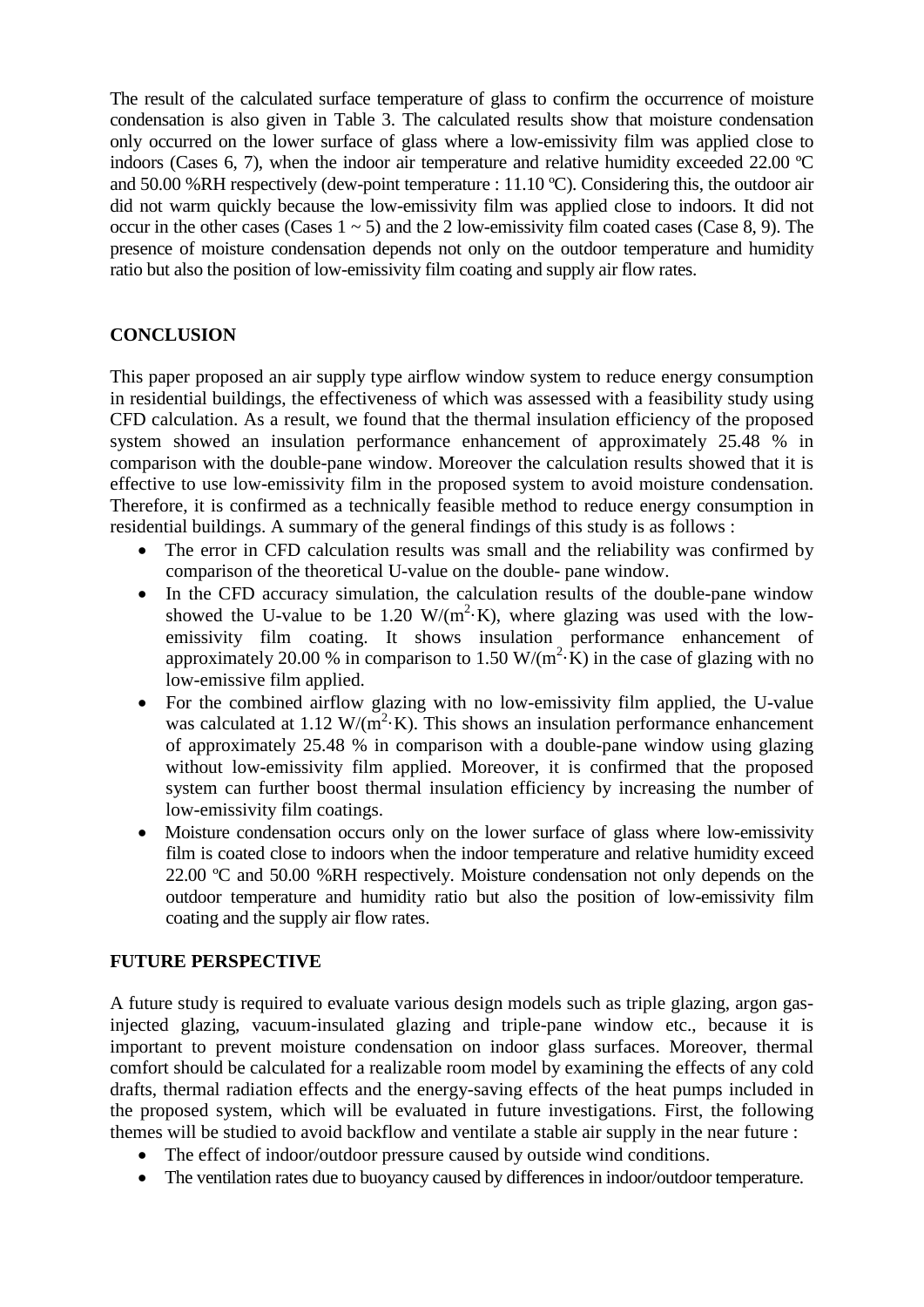• In case of double-sided-openings (when installed in different directions).

| <b>Item</b>                | Air                            | Water vapour                          | Glass pane       | Low-E film |  |
|----------------------------|--------------------------------|---------------------------------------|------------------|------------|--|
| Specific heat $(C_P)$      | $1006.43$ [J/(kg·K)]           | $2014$ [J/(kg·K)]<br>753 $[J/(kg·K)]$ |                  |            |  |
| Conductivity $(\lambda)$   | $0.0242$ [W/(m·K)]             | $0.0261$ [W/(m·K)]                    | $0.65$ [W/(m·K)] |            |  |
| Viscosity $(\mu)$          | $1.79\times10^{-5}$ [kg/(m·s)] | $1.34\times10^{-5}$ [kg/(m·s)]        |                  |            |  |
| Moler weight $(M)$         | 28.97 [kg/kgmol]               | $18.02$ [kg/kgmol]                    |                  |            |  |
| Thickness $(l)$            |                                | $\overline{\phantom{0}}$              | $6.00$ [mm]      |            |  |
| Emissivity $(\varepsilon)$ |                                | $\overline{\phantom{0}}$              | $0.90$ [-]       | $0.10$ [-] |  |

• The effect of thermal environments caused by drafts or thermal radiation.

Table 1. Material properties.

| <b>Item</b>                  | <b>Contents</b>                                                                                                                   |                           |  |  |  |  |
|------------------------------|-----------------------------------------------------------------------------------------------------------------------------------|---------------------------|--|--|--|--|
| Model                        | $765 \times 1,870 \times (6-12-6-12-6-12-6$ double glazing) mm : 3-dimentional calculation                                        |                           |  |  |  |  |
| Turbulence model             | Abe-Kondoh-Nagano low-Reynolds number k-epsilon model                                                                             |                           |  |  |  |  |
| Mesh                         | About 800,000 meshes (near wall $y+<1$ )                                                                                          |                           |  |  |  |  |
| Surface of glass             | Velocity: No slip, $k\big _{wall}$ : No slip, $\varepsilon\big _{wall} = 2\nu\left(\frac{\partial \sqrt{k}}{\partial y}\right)^2$ |                           |  |  |  |  |
| Heat transfer<br>coefficient | Indoor                                                                                                                            | 9.09 [W/( $m^2$ ·K)]      |  |  |  |  |
|                              | Outdoor                                                                                                                           | 23.26 [W/( $m^2$ ·K)]     |  |  |  |  |
| Temperature<br>condition     | Indoor                                                                                                                            | $22.00$ [ <sup>o</sup> C] |  |  |  |  |
|                              | Outdoor                                                                                                                           | $0.00$ [ <sup>o</sup> C]  |  |  |  |  |

#### Table 2. Boundary condition.



Figure 1. Calculation cases by position of Low-E film.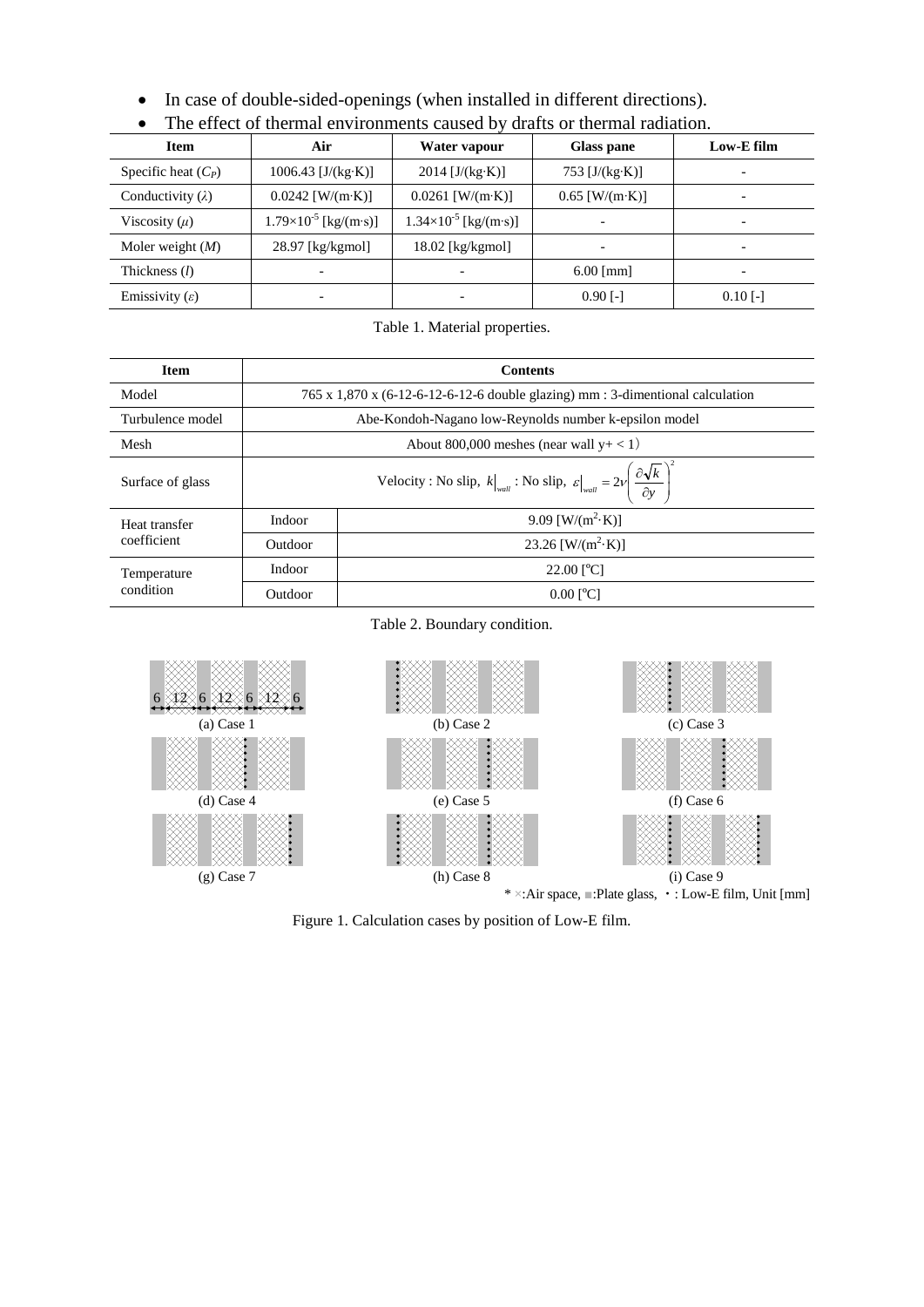





Figure 3. Schematic of calculation model

| <b>Cases</b> | <b>U-value</b><br>$[{\rm W/(m^2 \cdot K)}]$ | $\mathbf{T}_{\text{supply}}$<br>$[\mathrm{°C}]$ | $T_{\rm s \,\,\,outdoor}$ [°C] |      |      | $T_{\rm s\,\,indoor}$ [°C] |       |       | <b>Moisture</b><br>condensation |
|--------------|---------------------------------------------|-------------------------------------------------|--------------------------------|------|------|----------------------------|-------|-------|---------------------------------|
|              |                                             |                                                 | Max.                           | Min. | Avg. | Max.                       | Min.  | Avg.  | $< 11.10^{\circ}C^*$            |
| Case 1       | 1.12                                        | 10.63                                           | 1.66                           | 0.05 | 1.06 | 18.42                      | 12.59 | 17.57 | $\times$                        |
| Case 2       | 0.77                                        | 13.01                                           | 1.21                           | 0.03 | 0.74 | 19.12                      | 13.78 | 18.01 | $\times$                        |
| Case 3       | 0.77                                        | 12.98                                           | 1.22                           | 0.03 | 0.74 | 19.11                      | 13.77 | 18.01 | $\times$                        |
| Case 4       | 0.76                                        | 11.06                                           | 1.31                           | 0.02 | 0.72 | 19.20                      | 13.07 | 18.37 | $\times$                        |
| Case 5       | 0.76                                        | 11.03                                           | 1.35                           | 0.02 | 0.72 | 19.21                      | 12.65 | 18.38 | $\times$                        |
| Case 6       | 0.78                                        | 8.33                                            | 1.67                           | 0.04 | 0.74 | 19.27                      | 11.04 | 18.79 | $\circ$                         |
| Case 7       | 0.77                                        | 8.27                                            | 1.92                           | 0.04 | 0.74 | 19.29                      | 10.84 | 18.80 | $\circ$                         |
| Case 8       | 0.55                                        | 10.28                                           | 1.45                           | 0.02 | 0.52 | 19.63                      | 12.60 | 19.01 | $\times$                        |
| Case 9       | 0.55                                        | 10.23                                           | 1.26                           | 0.02 | 0.52 | 19.66                      | 12.40 | 19.02 | $\times$                        |
|              |                                             |                                                 |                                |      |      |                            |       |       |                                 |

\* Dew-point temperature is 11.10 ºC when the indoor thermal environment controlled 22.00 ºC, 50.00 %RH.

Table 3. Results of calculation on the air supply window system.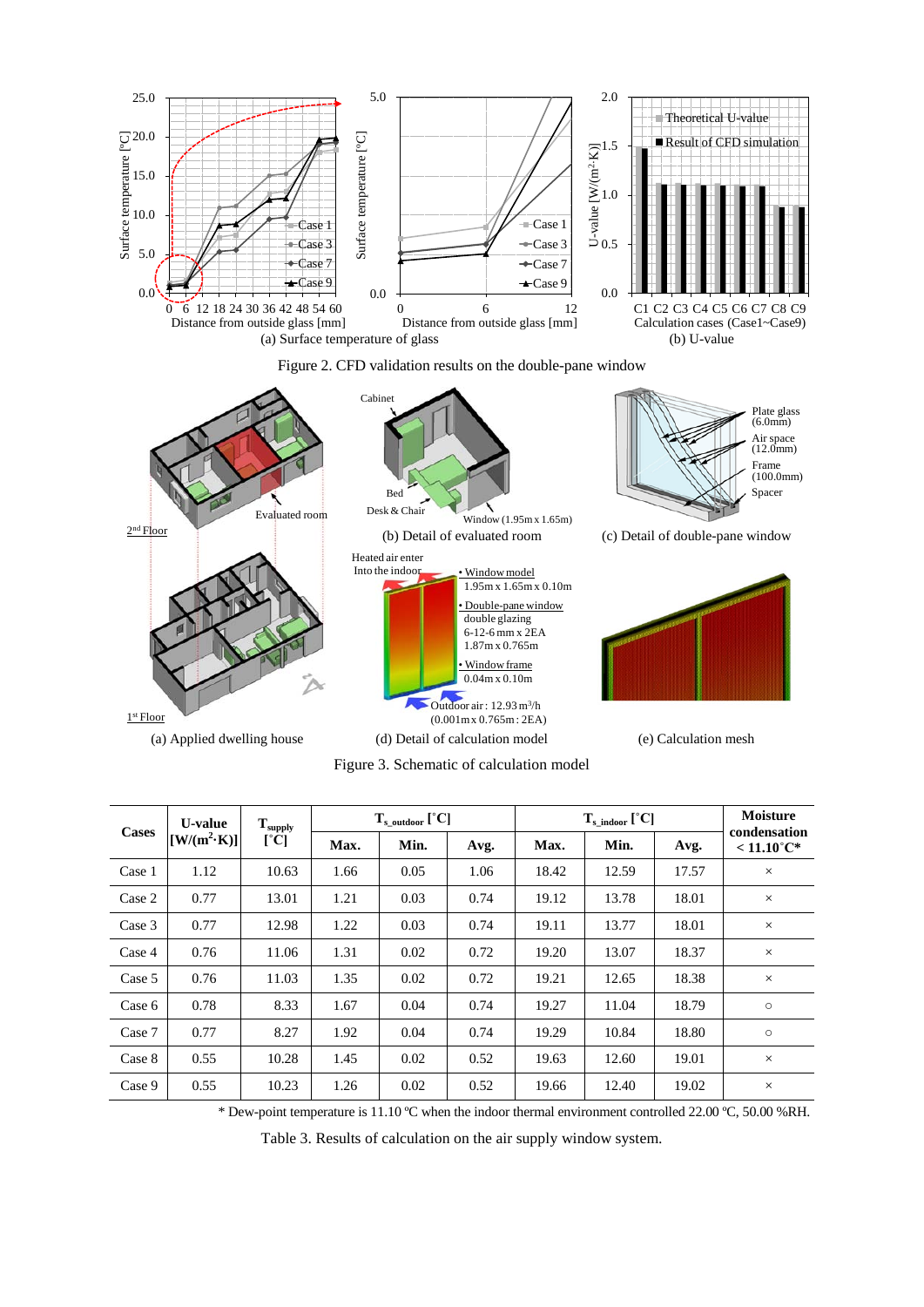

Figure 4. Comparison of the double-pane window and the air supply window system **ACKNOWLEDGEMENTS**

This study was made possible by the financial support received from the Ministry of the Environment, Japan. Moreover, we would like to thank the staff of Sankyo Tateyama Aluminium. Inc., J Architecture System. Inc., and Tsuchiya Hometopia. Inc. for their generous cooperation.

#### **REFERENCES**

- [1] S. Lee, M. Tanaka, S. Kato. 2010. *Dynamic Insulation System applied to Window Frames (Part1) The evaluation of the thermal insulation efficiency at the proposed window frames*, Air Infiltration and Ventilation Centre 2010, Korea.
- [2] M. Tanaka, S. Lee, S. Kato. 2010. *Energy saving effects of the proposed system on the residential buildings - Dynamic insulation system applied to window frames (Part 2)*, Air Infiltration and Ventilation Centre, AIVC2010, Seoul, Korea.
- [3] S. Kato, S. Lee, 2011. *The applicability of glazing system with dynamic insulation for residential buildings*, Air Infiltration and Ventilation Centre, AIVC2011, Brussels, Belgium.
- [4] Abe, K., Kondoh, T., Nagano, Y. 1994. *A new turbulence for predicting fluid flow and heat transfer in separating and reattaching flows* – *I. Flow field calculations*, Heat Mass Transfer Vol.37, 139–151.
- [5] Abe, K., Kondoh, T., Nagano, Y. 1995. *A new turbulence for predicting fluid flow and heat transfer in separating and reattaching flows* – *II. Thermal field calculations*, Heat Mass Transfer Vol.38, 1467–1481.
- [6] Dimoudi, A., Androutsopoulos, A., Lykoudis, S. 2004. *Experimental work on a linked, dynamic and ventilated, wall component*, Energy and Buildings Vol.36, 443–453.
- [7] Imbabi, M.S. 2006. *Modular breathing panels for energy efficient, healthy building construction*, Renewable Energy Vol.31, 729–738.
- [8] Dalehaug A., Fukushima A., Honma Y. 1993. *Dynamic Insulation in a Wall*, Report Collection of Architectural Institute of Japan, No.66, 261–264.
- [9] Wong, J.M., Glasser, F.P., Imbabi, M.S. 2007. *Evaluation of thermal conductivity in air permeable concrete for dynamic breathing wall construction*, Cement & Concrete Composites Vol.29, 647–655.
- [10] Gan, G. 2000. *Numerical evaluation of thermal comfort in rooms with dynamic insulation*, Building and Environment Vol.35, 445–453.